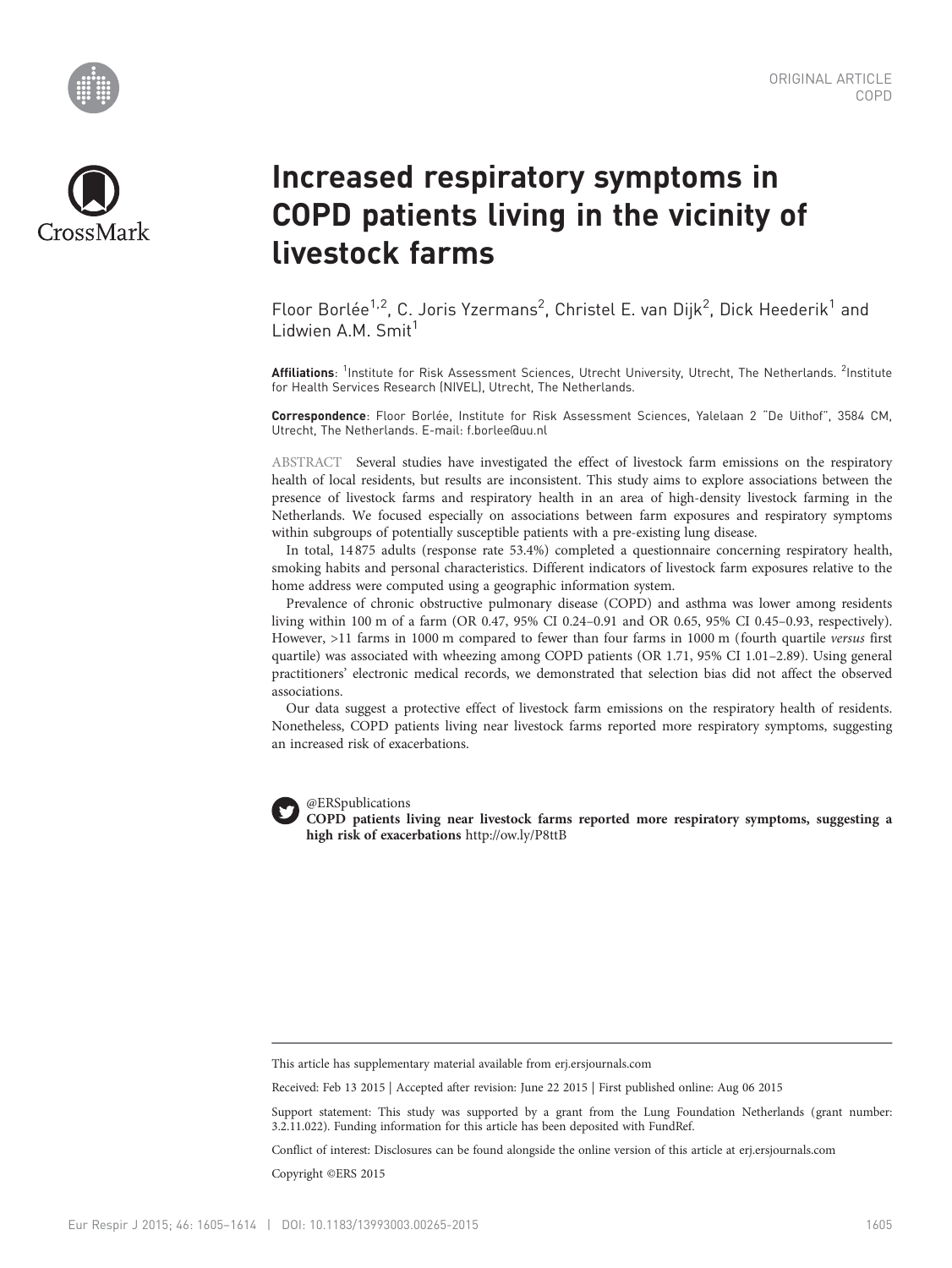# Introduction

Intensive livestock production is associated with environmental impacts and public health issues on a global scale [\[1\]](#page-8-0). Concerns about emerging antibiotic resistance and outbreaks of zoonotic diseases, such as avian influenza [[2](#page-8-0)] and Q fever [[3](#page-8-0)] have drawn attention to various risks to human health that may result from livestock farms near residential areas. Neighbouring residents can potentially be exposed to dust, infectious agents, microbial toxic agents (endotoxins), allergens and irritant gases such as ammonia and hydrogen sulfide emitted by livestock farms [[1\]](#page-8-0). Various studies have measured elevated levels of livestock farm-related agents in the vicinity of stables, especially downwind [[4](#page-8-0)–[8\]](#page-8-0).

Exposure to endotoxins, cell-wall fragments of Gram-negative bacteria, has been associated with pro-inflammatory responses and adverse respiratory health effects [\[9\]](#page-9-0). Paradoxically, a farm childhood is associated with a lower prevalence of asthma and atopy [[10](#page-9-0), [11\]](#page-9-0). Higher and more diverse environmental exposures to microbial components seem to play a role in this protective effect on IgE-mediated asthma and allergies [[12](#page-9-0), [13\]](#page-9-0).

Two ecological studies reported a higher prevalence of wheezing and physician-diagnosed asthma among children and adolescents attending schools near confined swine-feeding operations [\[14, 15\]](#page-9-0). However, ELLIOT et al. [\[16\]](#page-9-0) found a lower frequency of asthma in schoolchildren associated with higher community-level livestock farm exposures. Studies on the effect of livestock farm exposures assessed at the individual level are scarce. In a cross-sectional study in 565 children from Iowa (USA), a higher environmental exposure to animal feeding operations was associated with asthma outcomes [[17](#page-9-0)]. A panel study among 101 nonsmoking adults in North Carolina (USA) showed that self-reported hog odour and measured air pollutants were associated with acute physical symptoms [\[18\]](#page-9-0). In a rural area of Germany, living within 500 m of >12 animal houses was a predictor of self-reported wheeze and decreased forced expiratory volume in 1 s [[19](#page-9-0)]. Conversely, a Dutch study found mostly inverse associations between the presence of livestock near the home address and asthma, allergic rhinitis and chronic obstructive pulmonary disease (COPD), based on 92548 electronic medical records (EMRs) from general practitioners (GPs) [\[20\]](#page-9-0). However, a comparison of the EMRs of patients in rural Dutch areas with high and low densities of livestock farms suggested more airway infections, cough and pneumonia among asthma and COPD patients in areas with high livestock densities, which could be indicative of an increased risk of exacerbations [\[8](#page-8-0)]. Indeed, patients with pre-existing respiratory diseases seem to respond with a greater intensity to air pollution from livestock farms in experimental studies [[21](#page-9-0), [22\]](#page-9-0). Therefore, we hypothesise that livestock farm emissions may particularly affect potentially susceptible patients with a pre-existing lung disease.

The number of studies on the effect of (individually estimated) livestock farm exposure on respiratory health of local residents are limited and results are inconsistent. We performed a survey based on a large sample size, with a validated and widely used questionnaire to assess respiratory health, which enabled us to explore respiratory diseases and self-reported respiratory symptoms. Our aim was to 1) investigate associations between livestock farm exposures and respiratory health in residents; and 2) focus especially on associations between livestock farm exposures and self-reported respiratory symptoms within subgroups of potentially susceptible patients. Since subjects were recruited via GPs, we had the unique opportunity to investigate selective response by comparing the EMRs of responders and nonresponders. This research is part of the VGO (Farming and Neighbouring Residents' Health) study.

# Methods

#### Study population

A cross-sectional study was conducted among residents living in the eastern part of the province of Noord-Brabant and the northern part of the province of Limburg, a highly populated rural area in the Netherlands with a high density of livestock farms. In the Netherlands, every resident is obliged to be on the list of just one GP, who acts as a gatekeeper to secondary care. Therefore, all Dutch inhabitants can be reached by using the patient lists of GPs. Residents were selected by a two-stage selection procedure. First, GPs located in the study area in 2012 were selected on predefined registration quality criteria as described earlier [\[23\]](#page-9-0) and were asked to collaborate in the study. In total, 24 GPs met these criteria and 21 agreed to participate. In the second stage of the selection procedure, patients from the selected GP practices were invited to participate in the study if they met the following inclusion criteria: 1) living in the eastern part of Noord-Brabant or the northern part of Limburg; 2) inhabitant of a municipality with <30 000 residents; and 3) aged 18–70 years. Of the eligible patients, one person per home address was randomly selected. In total, 28 163 subjects received a questionnaire. The questionnaires were accompanied by a letter from the GP that stated the name and birthday of the selected subject to ensure that the selected person would complete the questionnaire. [Figure 1](#page-2-0) presents a flow chart of the selection procedure of the study population. Questionnaires for 294 subjects were undeliverable, and were subtracted from the total number of invited patients. The total number of responders was 14 882, resulting in a response of 53.4%. Analyses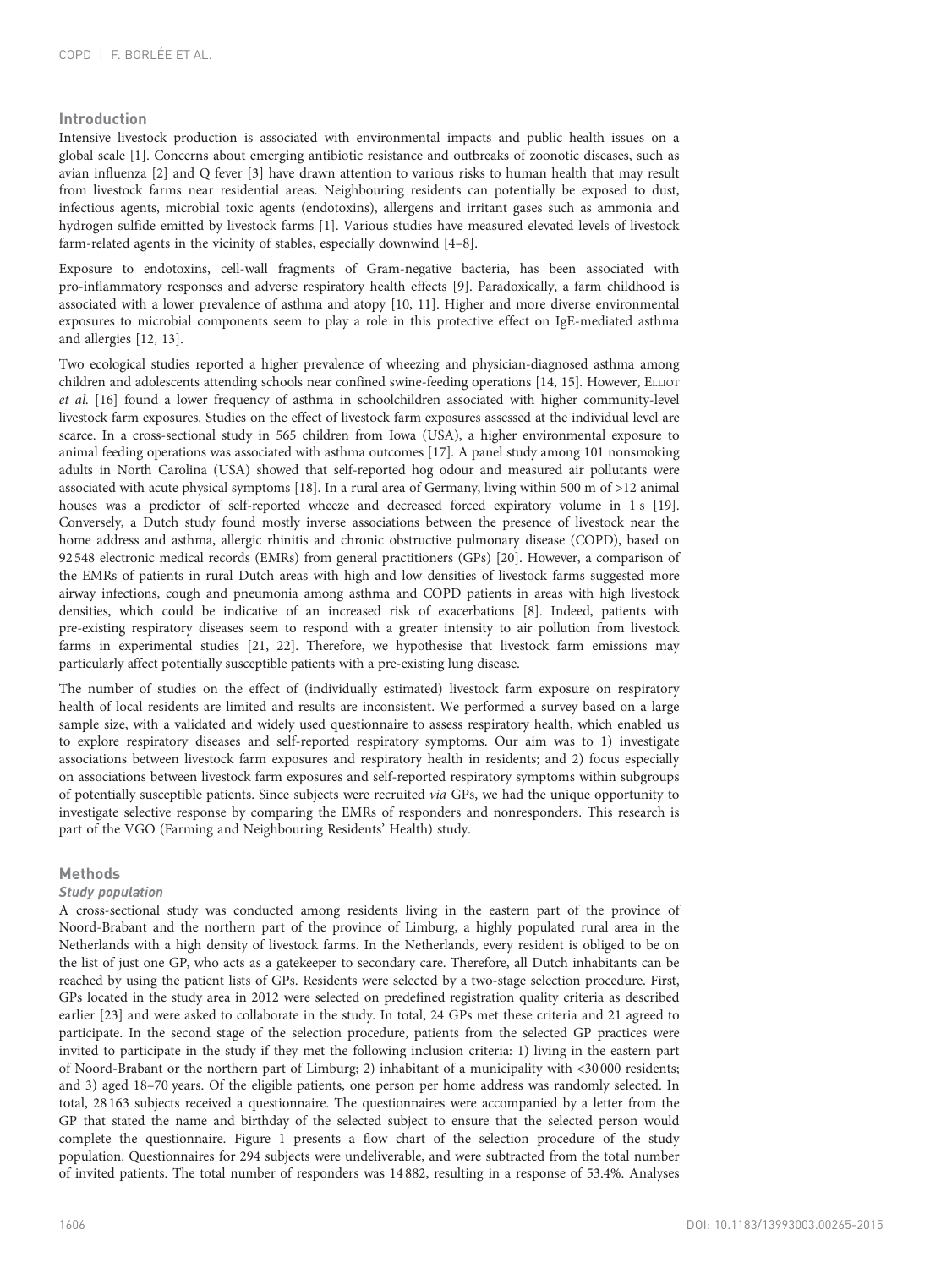<span id="page-2-0"></span>

FIGURE 1 Flow chart of the data collection. Data for the nonresponse analysis included subjects with data available on exposure. When comparing electronic medical records (EMRs), only subjects with data available on EMRs were included. Data for the questionnaire analysis included subjects with data available on exposure, who were not living or working on a farm and who had lived >1 year in their current home.

were conducted on 12117 responders, after excluding farmers (those who reported to be living or working on a farm) and subjects who lived at their home address for <1 year, since we assumed that their exposure period was too short.

#### **Questionnaire**

The questionnaires were sent in November 2012. After 2 weeks, a reminder was sent. The two-page questionnaire contained questions on respiratory health, smoking habits, age, sex, whether subjects were living or working on a farm and the number of years living in their current home. Questions on respiratory health were adopted from the European Community Respiratory Health Survey (ECRHS)-III screening questionnaire [[24\]](#page-9-0) (online supplementary table S1).

#### Exposures to livestock farms

Exposure to livestock farms was computed for each subject. Information on farm characteristics in the study area was derived from the provincial databases of mandatory environmental licences for keeping livestock in 2012. These databases contain data on number and type of animals, geographic coordinates of farms and estimated fine dust emissions from each farm per year on the basis of farm type and number of animals. Addresses of subjects were geocoded. Distances between the home address and all livestock farms within 500 m and 1000 m radii were determined using a geographic information system (ArcGis 10.1; Esri, Redlands, CA, USA). The following farm exposure variables were studied for each subject: 1) distance (m) to the nearest farm (continuous variable and quartiles (Q)); 2) total number of farms within 500 m and 1000 m (quartiles); 3) presence of a specific livestock farm type within 500 m and 1000 m ( pigs, poultry, cattle, goats and mink) (binary variables); and 4) inverse-distance weighted fine dust emissions from all farms within 500 m and 1000 m (continuous variables) as described previously [[20](#page-9-0)], and in the online supplementary methods S1.

#### Nonresponse analysis

To study potential selection bias, age, sex, morbidity data and farm exposure estimates of responders and nonresponders were compared in subjects with EMR and exposure data available (fig. 1). EMRs were available through the GPs, who all participated in the Netherlands Institute for Health Services Research primary care database and agreed to participate in the study [\[25\]](#page-9-0). EMRs contain data at the patient level.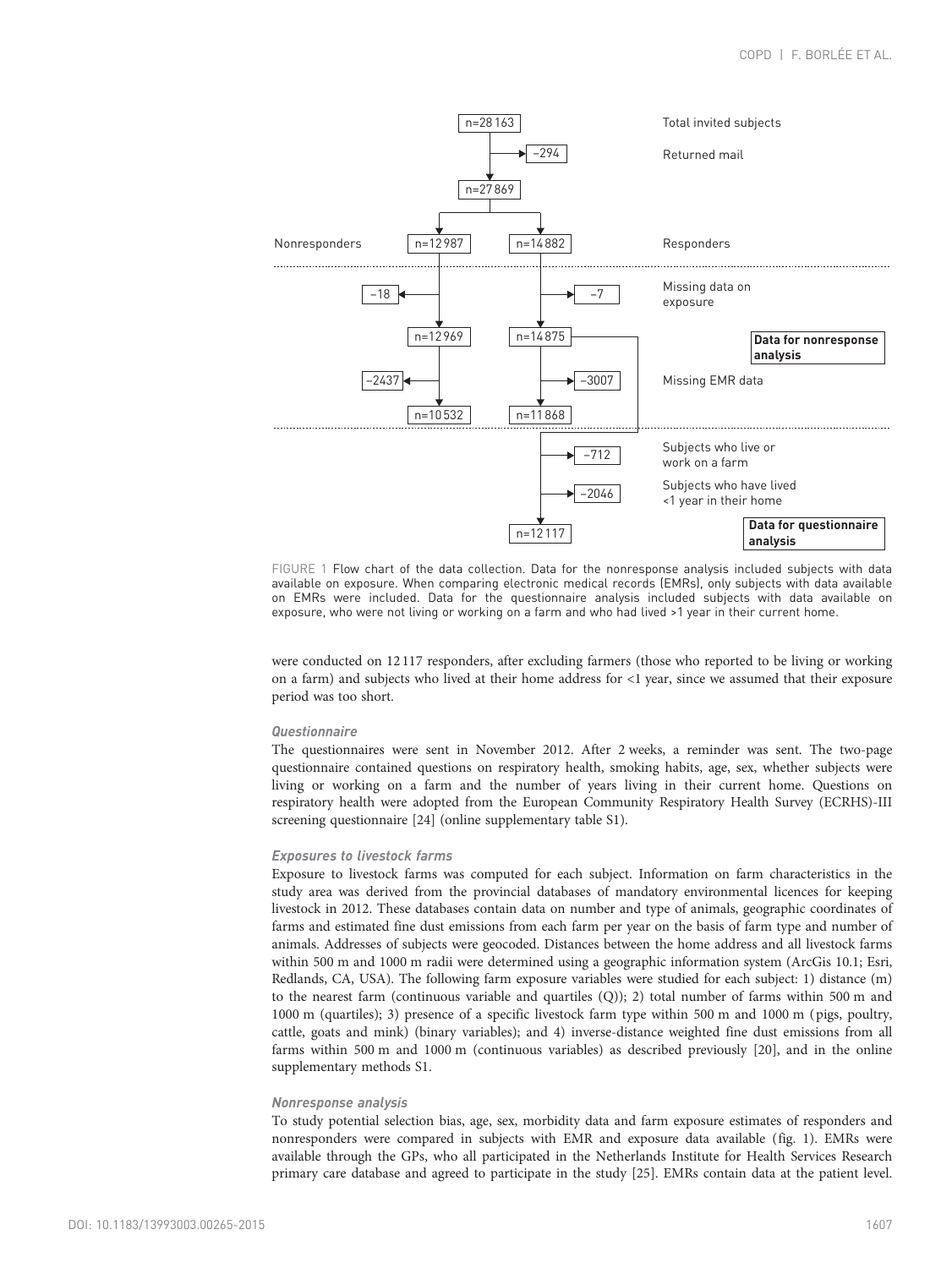The International Classification of Primary Care (ICPC) [[26](#page-9-0)] was used to define asthma, COPD and allergic rhinitis for responders and nonresponders. Chronic diseases asthma (R96) and COPD (R91 or R95), were defined as ≥1 ICPC code found in the 2010–2012 EMRs. Allergic rhinitis (R97) was defined as ⩾1 ICPC code found in 2011–2012.

## Data analysis

Data were analysed using SAS 9.4 (SAS Institute Inc., Cary, NC, USA) and R version 3.0.2 [\(www.r-project.org](http://www.r-project.org)).

First, we investigated selective response to the questionnaire, and to what extent risk estimates were biased as a result of self-selection. Multiple logistic regression was used to analyse whether a response to the questionnaire (dependent variable) was associated with livestock farm exposure estimates and morbidity data based on EMRs, with adjustment for age and sex (independent variables). Furthermore, we compared associations between different exposure estimates and asthma, COPD and nasal allergies (from EMRs) in the total "source" population, in all responders (including farmers) and in responders excluding farmers.

Logistic regression models were used to explore associations between farm exposure estimates (independent variables) and self-reported COPD, current asthma and nasal allergies (dependent variables) in responders. Analyses were adjusted for age, sex and smoking habits (never-smoker, ex-smoker or current smoker). The presence of a farm animal species was adjusted for the presence of other farm animal species. We expected a negligible effect of the GPs on self-reported outcomes, and therefore we decided not to adjust for clustering across practices. Moreover, results obtained by generalised estimating equations (exchangeable correlation and clustering by practice) were very similar to analyses that were not adjusted for clustering.

Analyses of current asthma were stratified by nasal allergies (as a proxy for atopy) to assess the effect of exposure on "atopic" and "nonatopic" asthma [\[27\]](#page-9-0). Separate analyses were undertaken for susceptible subgroups: individuals with self-reported COPD, current asthma or nasal allergies. In addition, associations between farm exposure estimates and the use of inhaled corticosteroids (ICS) in COPD patients were studied. COPD is a progressive illness which develops most often in people aged ≥40 years. We assumed that reported COPD diagnosis was more reliable in patients who reported an age of  $\geq 40$  years at diagnosis. In a sensitivity analysis, only subjects who were aged ≥40 years at COPD diagnosis were included.

The shape of the relationships between wheeze and exposure variables within susceptible subgroups was studied using a penalised regression spline using the (default) "thin plate" basis as implemented in the mgcv (mixed generalised additive model computation vehicle) R package. Selection of smoothing parameters was based on the unbiased risk estimator criterion (a scaled version of the Akaike information criterion).

# Ethical aspects

Patients' privacy was ensured as described previously [\[20\]](#page-9-0). In short, medical information and address records were kept separate at all times by using a trusted third party. The VGO study protocol was approved by the medical ethical committee of the University Medical Centre Utrecht (Utrecht, the Netherlands).

## Results

#### Nonresponse analysis

Characteristics of responders and nonresponders are summarised in [table 1.](#page-4-0) Responders were older than nonresponders (mean age 50.4 versus 42.8 years) and women were more often willing to participate. Responders lived closer to livestock farms than nonresponders (mean distance to the nearest farm 475 versus 498 m), the mean number of farms within 1000 m was higher for responders (8.1 versus 7.4) and responders were more often living near specific farm animals. Although the prevalence of GP-registered COPD was slightly higher among responders, an inverse association was found with being a responder (OR 0.81, 95% CI 0.69–0.96) after adjustment for age and sex. GP-registered allergic rhinitis was positively associated with being a responder after adjusting for age and sex (OR 1.28, 95% CI 1.14–1.44). Overall, selection bias did not seem to affect associations between different farm exposure estimates and morbidity based on EMR data (online supplementary table S2). All associations in the total invited ("source") population and in the responder populations (including and excluding farmers) showed a similar magnitude, with overlapping confidence intervals, and had a similar direction.

# Associations between livestock farm exposures and respiratory outcomes

The prevalence of self-reported asthma, COPD and nasal allergies ([table 2](#page-5-0)) were higher than that based on EMR ([table 1](#page-4-0)). Associations between the covariates (age, sex and smoking) and COPD, asthma and nasal allergies showed expected patterns [\(table 2](#page-5-0)). Several indicators of livestock farm exposures were inversely associated with current asthma and COPD; minor associations were found with nasal allergies [\(table 2](#page-5-0)). Adjustment for age, sex, smoking and the presence of specific farm animals did not change the results (unadjusted data not shown). Participants living very close to a farm (<290 m, Q4) had significantly lower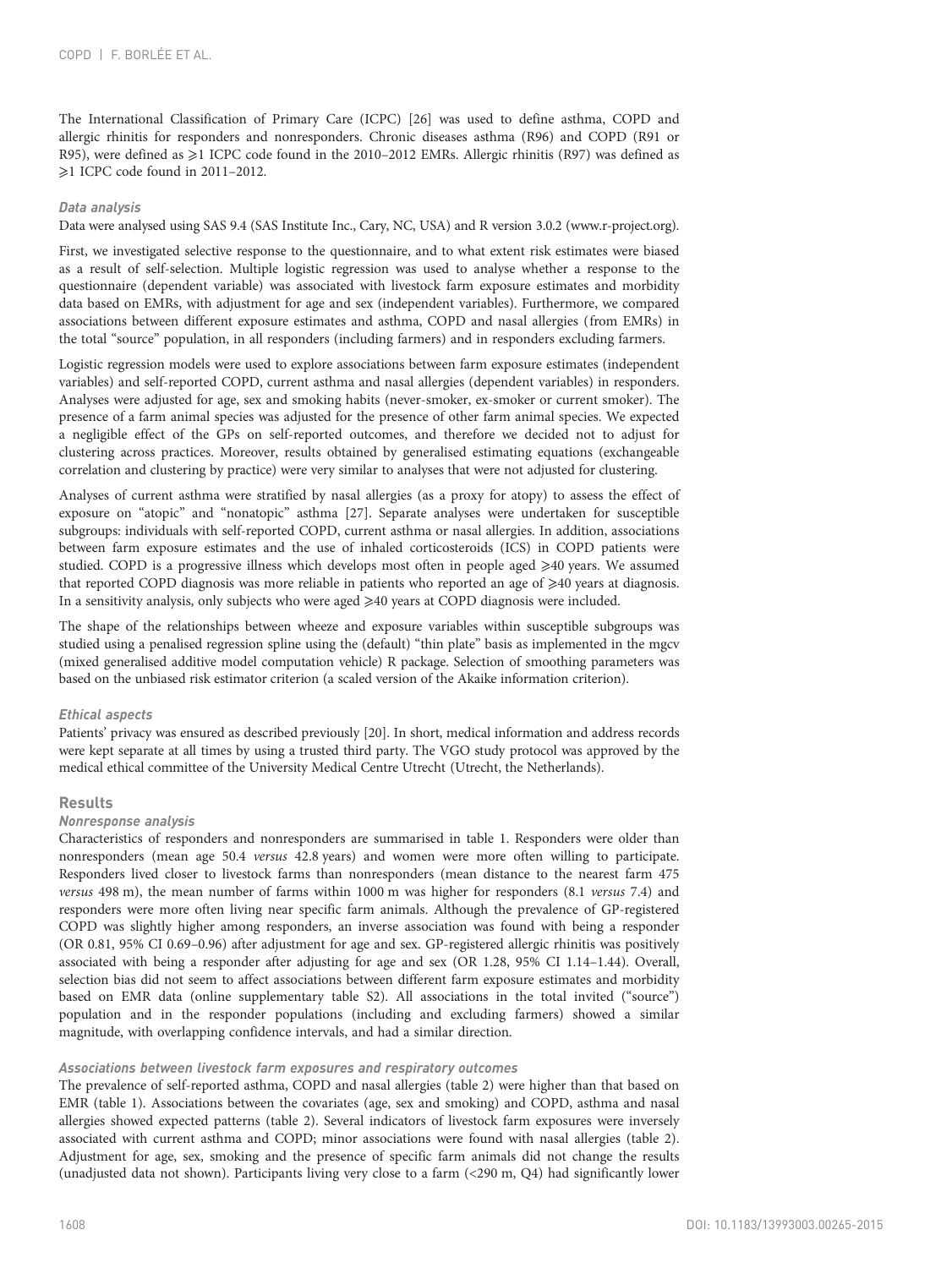<span id="page-4-0"></span>TABLE 1 Comparison of characteristics of responders and nonresponders on exposure variables and electronic medical records (EMRs)

|                                                                             | <b>Responders</b> | <b>Nonresponders</b> | Unadjusted OR (95% CI) | Adjusted OR (95% CI)   |
|-----------------------------------------------------------------------------|-------------------|----------------------|------------------------|------------------------|
| Subjects n                                                                  | 14875             | 12969                |                        |                        |
| Age years <sup>#</sup>                                                      | $50.4 \pm 13.3$   | $42.8 \pm 13.6$      | $1.51$ $(1.48 - 1.53)$ | $1.52$ $(1.49 - 1.54)$ |
| Female                                                                      | 53.2              | 45.4                 | $1.48$ $(1.41 - 1.55)$ | $1.54$ $(1.47 - 1.62)$ |
| <b>Exposure</b>                                                             |                   |                      |                        |                        |
| Distance to the nearest farm m <sup>11</sup>                                | $475 + 281$       | 498±287              | 0.97 (0.96-0.98)       | $0.97$ $(0.96 - 0.98)$ |
| Number of livestock farms                                                   |                   |                      |                        |                        |
| Within 500 m                                                                | $1.5 \pm 1.9$     | $1.4 \pm 1.8$        | $1.03$ $(1.02 - 1.05)$ | $1.04$ $(1.02 - 1.05)$ |
| Within 1000 m                                                               | $8.1 \pm 5.7$     | $7.4 + 5.4$          | $1.02$ $(1.02 - 1.03)$ | $1.02$ $(1.02 - 1.03)$ |
| Presence of farm animals within 500 m                                       |                   |                      |                        |                        |
| Pigs                                                                        | 25.1              | 23.0                 | $1.12$ $(1.06 - 1.19)$ | $1.09$ $(1.02 - 1.17)$ |
| Poultry                                                                     | 15.7              | 14.9                 | $1.06$ $[0.99 - 1.13]$ | $1.03$ $[0.95 - 1.11]$ |
| Cattle                                                                      | 44.5              | 41.3                 | $1.14$ $(1.09 - 1.19)$ | $1.10$ $(1.04 - 1.16)$ |
| Goats                                                                       | 1.7               | 1.3                  | $1.27$ $(1.05 - 1.55)$ | $1.16$ $[0.94 - 1.44]$ |
| Mink                                                                        | 1.7               | 1.6                  | $1.06$ $(0.88 - 1.27)$ | $1.03$ $(0.85 - 1.25)$ |
| Presence of farm animals within 1000 m                                      |                   |                      |                        |                        |
| Pigs                                                                        | 74.7              | 71.6                 | $1.17(1.11 - 1.24)$    | $1.11$ $(1.04 - 1.19)$ |
| Poultry                                                                     | 59.0              | 55.5                 | $1.15$ $(1.10 - 1.21)$ | $1.09$ $(1.04 - 1.16)$ |
| Cattle                                                                      | 89.2              | 87.4                 | $1.20$ $[1.12 - 1.29]$ | $1.06$ $[0.97 - 1.16]$ |
| Goats                                                                       | 10.1              | 8.1                  | $1.27$ $(1.17 - 1.38)$ | $1.23$ $(1.12 - 1.34)$ |
| Mink                                                                        | 7.1               | 6.9                  | $1.04$ $(0.95 - 1.14)$ | $0.99$ $(0.89 - 1.09)$ |
| Modelled fine dust emission                                                 |                   |                      |                        |                        |
| Weighted fine dust emission from farms<br>within 500 m median <sup>+</sup>  | 0.03              | 0.01                 | $1.13$ $(1.08 - 1.17)$ | 1.14 (1.09-1.20)       |
| Weighted fine dust emission from farms<br>within 1000 m median <sup>+</sup> | 1.30              | 1.10                 | $1.10$ $(1.08 - 1.13)$ | $1.12$ $(1.09 - 1.15)$ |
| <b>EMRs</b>                                                                 |                   |                      |                        |                        |
| Subjects included with complete EMR data n                                  | 11868             | 10532                |                        |                        |
| Asthma (ICPC R96)                                                           | 6.8               | 6.6                  | $1.03$ $[0.93 - 1.15]$ | 1.06 (0.95-1.18)       |
| COPD (ICPC R95 or R91)                                                      | 3.4               | 2.7                  | $1.30$ $(1.11 - 1.52)$ | $0.81$ $(0.69 - 0.96)$ |
| Allergic rhinitis (ICPC R97)                                                | 6.3               | 5.8                  | $1.08$ $[0.97 - 1.21]$ | $1.28$ $(1.14 - 1.44)$ |
|                                                                             |                   |                      |                        |                        |

Data are presented as mean±sp or %, unless otherwise stated. OR (95% CI) were adjusted for age and sex. The likelihood of being a responder is modelled for different characteristics with logistic regression The presence of farm animals was also adjusted for the presence of other types of farm animals. Bold type indicates statistical significance (p<0.05). ICPC: International Classification of Primary Care; COPD: chronic obstructive pulmonary disease. <sup>#</sup>: OR (95% CI) for an increase per 10 years; <sup>¶</sup>: OR (95% CI) for an increase per 100 m; \*: OR (95% CI) for an interquartile range (IQR) increase in log-transformed exposure. IQR for ln (fine dust) for farms within 500 m 7.54 g·year−<sup>1</sup> ·m−<sup>2</sup> , corresponding to a 1881-fold increase (exposure 7.54) for nontransformed values and IQR for ln (fine dust) for farms within 1000 m 3.08 g·year<sup>−1</sup>·m<sup>−2</sup> , corresponding to a 22-fold increase for nontransformed values.

> odds for current asthma, COPD and nasal allergies compared to participants living >640 m (Q1) from the nearest farm. A statistically significant test-for-trend was found between the quartiles of the minimal distance to the nearest farms and current asthma, COPD and nasal allergies. The presence of a livestock farm within 100 m of the home address was significantly negatively associated with COPD (OR 0.71, 95% CI 0.51–0.98) and current asthma (OR 0.65, 95% CI 0.45–0.93). Analysis of specific animals around the home address showed inverse associations between the presence of pigs within 500 m and the presence of goats within 1000 m and current asthma.

> When analyses of current asthma were stratified by nasal allergies (as a proxy for atopy) a positive association was found for presence of poultry at 500 m and atopic asthma (online supplementary table S3). However, the presence of mink at 500 m and goats at 1000 m showed negative associations with atopic asthma. Nonatopic asthma was only significantly negatively associated with the presence of pigs within 500 m.

#### Associations of livestock farm exposure and respiratory symptoms within susceptible subgroups

Wheezing among COPD patients was positively associated with several indicators of livestock farm exposures ([table 3\)](#page-6-0). Living at 290–450 m (Q3) and 450–640 m (Q2) from the nearest farm compared to living >640 m (Q1, reference) from a farm was significantly associated with current wheeze in COPD patients (Q3 OR 1.65, 95% CI 1.05–2.59; Q2 OR 2.17, 95% CI 1.32–3.57). The spline in [figure 2](#page-7-0) illustrates a nonlinear association between a decreasing probability of wheezing when living  $\geqslant 500$  m from a farm. Living in an area with a high density of livestock farms (>11 farms within 1000 m, Q4) was also associated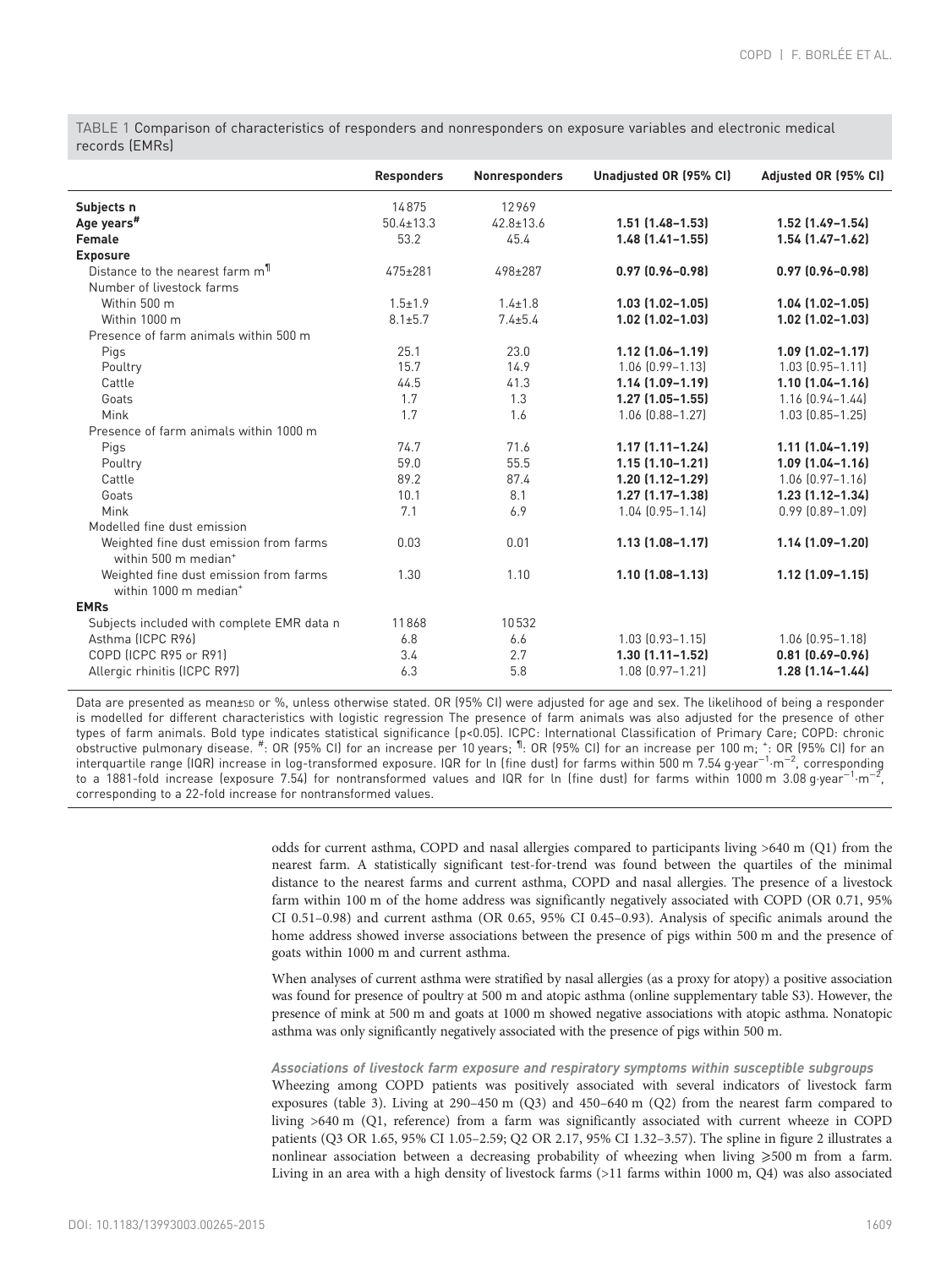<span id="page-5-0"></span>TABLE 2 Associations of livestock farm exposures and chronic obstructive pulmonary disease (COPD), current asthma and nasal allergies in 12 117 questionnaire responders

|                                                                       | <b>COPD</b>            | <b>Current asthma</b>  | <b>Nasal allergies</b> |
|-----------------------------------------------------------------------|------------------------|------------------------|------------------------|
| Prevalence n [%]                                                      | 553 (4.6)              | 1365 (11.3)            | 2778 (23.2)            |
| <b>Covariates</b>                                                     |                        |                        |                        |
| Age increase per 10 years                                             | 1.56 (1.44-1.70)       | $1.06$ $(1.02 - 1.12)$ | $0.84$ $(0.81 - 0.87)$ |
| Sex (reference is male)                                               | $1.05$ $(0.88 - 1.25)$ | $1.15(1.03 - 1.29)$    | $1.10$ $(1.00 - 1.20)$ |
| Ex-smoker                                                             | $1.63$ $(1.32 - 2.01)$ | $1.16$ $(1.01 - 1.31)$ | $0.82$ (0.74-0.90)     |
| Current smoker                                                        | 2.30 (1.78-2.90)       | $1.18$ $(1.00 - 1.39)$ | $0.62$ $(0.54 - 0.71)$ |
| <b>Exposure</b>                                                       |                        |                        |                        |
| Presence of livestock farms (yes or no)                               |                        |                        |                        |
| Within 100 m                                                          | $0.47$ $(0.24 - 0.91)$ | $0.65$ $(0.45 - 0.93)$ | $0.78$ $(0.61 - 1.00)$ |
| Within 500 m                                                          | $0.91$ $(0.77 - 1.09)$ | $0.96$ $(0.85 - 1.07)$ | $0.99$ $(0.91 - 1.08)$ |
| Within 1000 m                                                         | $0.71$ $(0.51 - 0.98)$ | $0.84$ $(0.67 - 1.06)$ | $0.92$ $[0.76 - 1.10]$ |
| Presence of farm animals in 500 m (yes or no)                         |                        |                        |                        |
| Pigs                                                                  | $1.01$ $(0.80 - 1.26)$ | $0.84$ $(0.72 - 0.97)$ | $1.02$ $(0.91 - 1.13)$ |
| Poultry                                                               | $1.04$ $(0.80 - 1.35)$ | 1.17 (0.99-1.38)       | $1.01$ $(0.89 - 1.14)$ |
| Cattle                                                                | $0.91$ $[0.76 - 1.11]$ | $0.98$ $(0.87 - 1.11)$ | $0.93$ $(0.85 - 1.02)$ |
| Goats                                                                 | $1.07$ $(0.51 - 2.26)$ | $0.90$ $(0.54 - 1.48)$ | $1.10$ $(0.77 - 1.57)$ |
| Mink                                                                  | $0.59$ $(0.24 - 1.45)$ | $0.68$ $[0.39 - 1.18]$ | 1.34 (0.96-1.88)       |
| Presence of farm animals in 1000 m (yes or no)                        |                        |                        |                        |
| Pigs                                                                  | $0.97$ $(0.77 - 1.21)$ | $0.94$ $(0.81 - 1.09)$ | $1.03$ $[0.92 - 1.15]$ |
| Poultry                                                               | $0.87$ $[0.72 - 1.05]$ | $1.02$ $[0.90 - 1.15]$ | $0.94$ $(0.85 - 1.03)$ |
| Cattle                                                                | $1.01$ $(0.75 - 1.37)$ | $1.03$ $[0.84 - 1.26]$ | $0.94$ $(0.81 - 1.10)$ |
| Goats                                                                 | $0.96$ $(0.69 - 1.32)$ | $0.79(0.64 - 0.98)$    | $0.95$ $(0.82 - 1.11)$ |
| Mink                                                                  | $0.95$ $[0.66 - 1.36]$ | $0.99$ $(0.78 - 1.25)$ | $0.90$ $(0.75 - 1.08)$ |
| Distance to the nearest farm (quartiles)                              |                        |                        |                        |
| $>640$ m                                                              | 1                      | 1                      | 1                      |
| 450-640 m                                                             | $0.76$ $(0.60 - 0.97)$ | $0.87$ $(0.75 - 1.03)$ | $1.03$ $[0.91 - 1.17]$ |
| 290-450 m                                                             | $0.92$ $[0.73 - 1.16]$ | $0.86$ $(0.73 - 1.00)$ | $1.02$ $(0.91 - 1.15)$ |
| < 290 m                                                               | $0.71$ $(0.56 - 0.91)$ | $0.83$ $(0.71 - 0.98)$ | $0.87$ $(0.77 - 0.98)$ |
| Test for trend                                                        | 0.03                   | 0.03                   | 0.03                   |
| Number of livestock farms in 1000 m (quartiles)                       |                        |                        |                        |
| $<$ 4                                                                 | 1                      | 1                      | 1                      |
| $4 - 7$                                                               | $0.96$ $[0.76 - 1.21]$ | $1.02$ $(0.87 - 1.19)$ | $0.97$ $(0.87 - 1.10)$ |
| $7 - 11$                                                              | $0.91$ $(0.72 - 1.15)$ | $0.97$ $(0.83 - 1.13)$ | $0.94$ $(0.84 - 1.06)$ |
| $>11$                                                                 | $0.89$ $(0.69 - 1.15)$ | $0.95$ $(0.80 - 1.12)$ | $0.93$ $(0.82 - 1.05)$ |
| Test for trend                                                        | 0.33                   | 0.45                   | 0.19                   |
| Modelled fine dust emission from farms                                |                        |                        |                        |
| Log-weighted fine dust emission from farms within 500 m <sup>#</sup>  | $0.92$ $[0.78 - 1.09]$ | $0.96$ $[0.86 - 1.07]$ | $0.98$ $[0.91 - 1.07]$ |
| Log-weighted fine dust emission from farms within 1000 m <sup>#</sup> | $0.93$ $(0.85 - 1.01)$ | $0.96$ $(0.90 - 1.02)$ | $0.98$ $(0.93 - 1.02)$ |

Data are presented as OR (95% CI), unless otherwise stated. All responders with complete exposure data were included, who did not live or work on a farm and who had lived in their home for >1 year (n=12117; [fig. 1](#page-2-0)). All OR (95% CI) were adjusted for age, sex and smoking habits. The presence of a type of farm animal was adjusted for the presence of other types of farm animals. Bold type indicates statistical significance (p<0.05). Analyses of the influence of covariates on COPD, current asthma and nasal allergies were mutually adjusted. #: OR (95% CI) for an interquartile range (IQR) increase in log-transformed exposure, IQR for ln (fine dust) for farms within 500 m 7.54 g·year−<sup>1</sup> ·m−<sup>2</sup> , corresponding to a 1881-fold increase (exposure 7.54) for nontransformed values and IQR for ln (fine dust) for farms within 1000 m 3.08 g·year<sup>−1</sup>·m<sup>−2</sup>, corresponding to a 22-fold increase for nontransformed values.

with more wheezing in COPD patients (OR 1.71, 95% CI 1.01–2.89; [table 3](#page-6-0)). No associations were observed between livestock farm exposure variables and wheezing within current asthma and nasal allergy patients.

The presence of at least one cattle farm within 500 m was significantly associated with an increased OR for usage of ICS (OR 1.50, 95% CI 1.01–2.23) (online supplementary table S4). In addition, a positive nonsignificant association with usage of ICS was found among COPD patients with >11 farms within 1000 m of the home address (Q4) compared with fewer than four farms (Q1), but a significant association was seen with >12 farms within 1000 m (OR 1.71, 95% CI 1.08–2.71, result not shown).

# Sensitivity analyses

Sensitivity analyses of COPD patients aged  $\geq 40$  years at diagnosis (62% of COPD patients, n=344) showed no significant associations between livestock farm exposures and COPD prevalence (online supplementary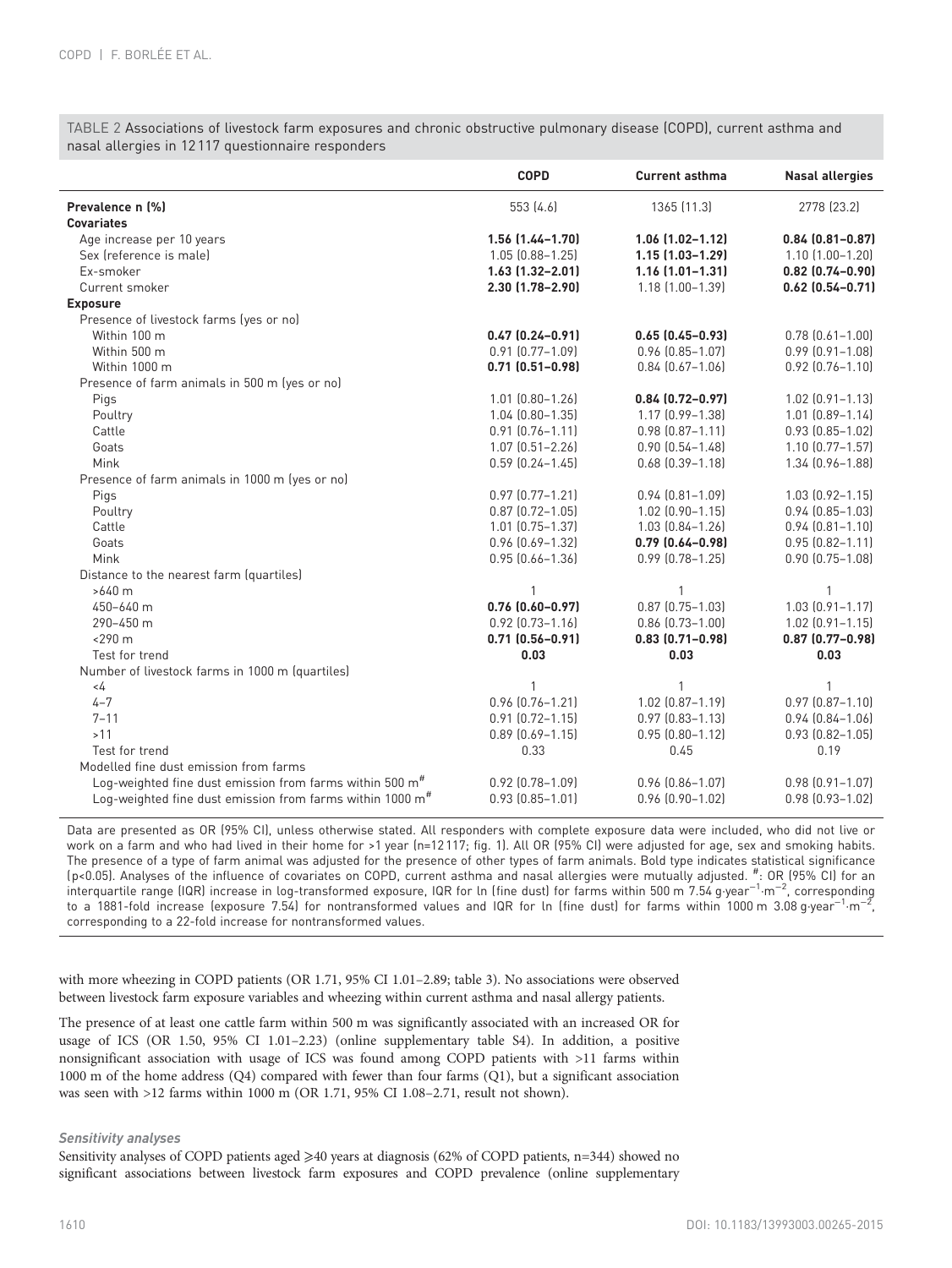<span id="page-6-0"></span>TABLE 3 Association between livestock farm exposures and current wheeze within subgroups of patients (based on questionnaire)

|                                                                       | Wheezing or whistling on chest in last 12 months |                        |                        |  |
|-----------------------------------------------------------------------|--------------------------------------------------|------------------------|------------------------|--|
|                                                                       | <b>COPD</b>                                      | <b>Current asthma</b>  | <b>Nasal allergies</b> |  |
| Subjects n                                                            | 322                                              | 748                    | 670                    |  |
| <b>Exposure</b>                                                       |                                                  |                        |                        |  |
| Presence of livestock farms                                           |                                                  |                        |                        |  |
| Within 100 m                                                          | $0.93$ $(0.25 - 3.54)$                           | $0.61$ $(0.30 - 1.23)$ | $0.80$ $[0.46 - 1.37]$ |  |
| Within 500 m                                                          | $1.35$ $[0.96 - 1.91]$                           | $0.93$ $[0.74 - 1.15]$ | $0.89$ $(0.74 - 1.06)$ |  |
| Within 1000 m                                                         | $1.62$ $[0.87 - 3.02]$                           | $1.17$ $[0.76 - 1.80]$ | $1.07$ $(0.74 - 1.55)$ |  |
| Presence of farm animals in 500 m (yes or no)                         |                                                  |                        |                        |  |
| Pigs                                                                  | $1.05$ $[0.66 - 1.68]$                           | $1.08$ $[0.81 - 1.44]$ | $0.90$ $(0.72 - 1.14)$ |  |
| Poultry                                                               | $1.30$ $[0.76 - 2.23]$                           | $1.17$ $[0.86 - 1.61]$ | $1.27$ $[0.99 - 1.63]$ |  |
| Cattle                                                                | $1.46$ $[0.99 - 2.16]$                           | $0.84$ $(0.67 - 1.07)$ | $0.88$ $(0.73 - 1.07)$ |  |
| Goats                                                                 | $0.69$ $(0.14 - 3.40)$                           | $0.79$ $(0.30 - 2.10)$ | $0.80$ $(0.38 - 1.71)$ |  |
| Mink                                                                  | 2.68 (0.27-26.29)                                | $2.05$ $[0.63 - 6.65]$ | $0.71$ $(0.34 - 1.47)$ |  |
| Presence of farm animals in 1000 m (yes or no)                        |                                                  |                        |                        |  |
| Pigs                                                                  | $0.97$ $[0.60 - 1.56]$                           | $1.04$ $(0.78 - 1.39)$ | $0.89$ $(0.70 - 1.12)$ |  |
| Poultry                                                               | $0.96$ $[0.66 - 1.39]$                           | $0.94$ $(0.74 - 1.19)$ | $0.95$ $[0.79 - 1.16]$ |  |
| Cattle                                                                | $1.19$ $[0.63 - 2.24]$                           | $0.93$ $[0.62 - 1.39]$ | $1.02$ $[0.74 - 1.39]$ |  |
| Goats                                                                 | $0.99$ $(0.52 - 1.88)$                           | $1.16$ $[0.76 - 1.76]$ | $0.83$ $(0.60 - 1.15)$ |  |
| Mink                                                                  | $1.09$ $(0.53 - 2.28)$                           | $0.88$ $[0.56 - 1.39]$ | $1.19$ $(0.83 - 1.71)$ |  |
| Distance to the nearest farm (quartiles)                              |                                                  |                        |                        |  |
| $>640$ m                                                              | $\mathbf{1}$                                     | $\mathbf{1}$           | $\mathbf{1}$           |  |
| 450-640 m                                                             | 2.17 (1.32-3.57)                                 | $0.94$ $(0.69 - 1.27)$ | $1.14$ $[0.89 - 1.46]$ |  |
| 290-450 m                                                             | $1.65$ $(1.05 - 2.59)$                           | $0.88$ $(0.65 - 1.19)$ | $0.89$ $(0.70 - 1.14)$ |  |
| $<$ 290 $m$                                                           | 1.45 (0.90-2.35)                                 | $0.91$ $[0.67 - 1.23]$ | $0.99$ $[0.77 - 1.27]$ |  |
| Test for trend                                                        | 0.14                                             | 0.48                   | 0.46                   |  |
| Number of livestock farms in 1000 m (quartiles)                       |                                                  |                        |                        |  |
| $<$ 4                                                                 | $\mathbf{1}$                                     | $\mathbf{1}$           | 1                      |  |
| $4 - 7$                                                               | $0.96$ $[0.61 - 1.51]$                           | $0.76$ $[0.57 - 1.02]$ | $0.96$ $[0.76 - 1.22]$ |  |
| $7 - 11$                                                              | $1.01$ $[0.64 - 1.59]$                           | $0.81$ $[0.60 - 1.08]$ | $0.83$ $(0.65 - 1.05)$ |  |
| $>11$                                                                 | 1.71 (1.01-2.89)                                 | $0.93$ $[0.67 - 1.28]$ | $0.90$ $(0.70 - 1.15)$ |  |
| Test for trend                                                        | 0.09                                             | 0.58                   | 0.20                   |  |
| Fine dust emission from farms                                         |                                                  |                        |                        |  |
| Log-weighted fine dust emission from farms within 500 m <sup>#</sup>  | 1.03 (0.99-1.08)                                 | $1.00$ $[0.97 - 1.03]$ | $0.99$ $(0.97 - 1.01)$ |  |
| Log-weighted fine dust emission from farms within 1000 m <sup>#</sup> | $1.01$ $[0.96 - 1.07]$                           | $0.99$ $[0.96 - 1.03]$ | $0.98$ $(0.95 - 1.01)$ |  |

Data are presented as OR (95% CI), unless otherwise stated. OR (95% CI) were adjusted for age, sex and smoking habits. The presence of a type of farm animal is adjusted for the presence of other types of farm animals. Bold type indicates statistical significance (p<0.05). <sup>#</sup>: OR (95% CI) for an interquartile range (IQR) increase in log-transformed exposure. IQR for In (fine dust) for farms within 500 m 7.54 g·year<sup>−1</sup>·m<sup>−2</sup>, corresponding to a 1881-fold increase (exposure 7.54) for nontransformed values and IQR for ln (fine dust) for farms within 1000 m 3.08 g·year−<sup>1</sup> ·m−<sup>2</sup> , corresponding to a 22-fold increase for nontransformed values.

> table S5). However, distance to the nearest farm was still significantly associated with wheezing among COPD patients (290–450 m (Q3) OR 2.18, 95% CI 1.21–3.93) and 450–640 m (Q2) OR 1.89, 95% CI 1.03–3.47). The presence of >11 farms within 1000 m (Q4) was also still associated with wheezing among COPD patients (OR 2.88, 95% CI 1.36–6.11). The association between the presence of cattle within 500 m and usage of ICS among COPD patients was attenuated. However, the positive association between >11 farms within 1000 m and the usage of ICS among COPD patients became significant (OR 2.15, 95% CI 1.02–4.53).

# **Discussion**

We found inverse associations between the proximity to livestock farms and self-reported asthma, COPD and allergic rhinitis among neighbouring residents. This suggests a protective effect of livestock farm exposures on respiratory health. However, current wheezing and usage of ICS among COPD patients were positively associated with indicators of livestock farm exposures. This may indicate an increased risk of exacerbations among COPD patients who have a high exposure to livestock farm emissions.

The inverse associations between livestock farm exposures and respiratory diseases in neighbouring residents confirm the study by SMIT et al. [\[20\]](#page-9-0) in 92548 individuals in the same area using GP EMRs instead of questionnaires. Most studies on proximity to livestock farms show adverse respiratory health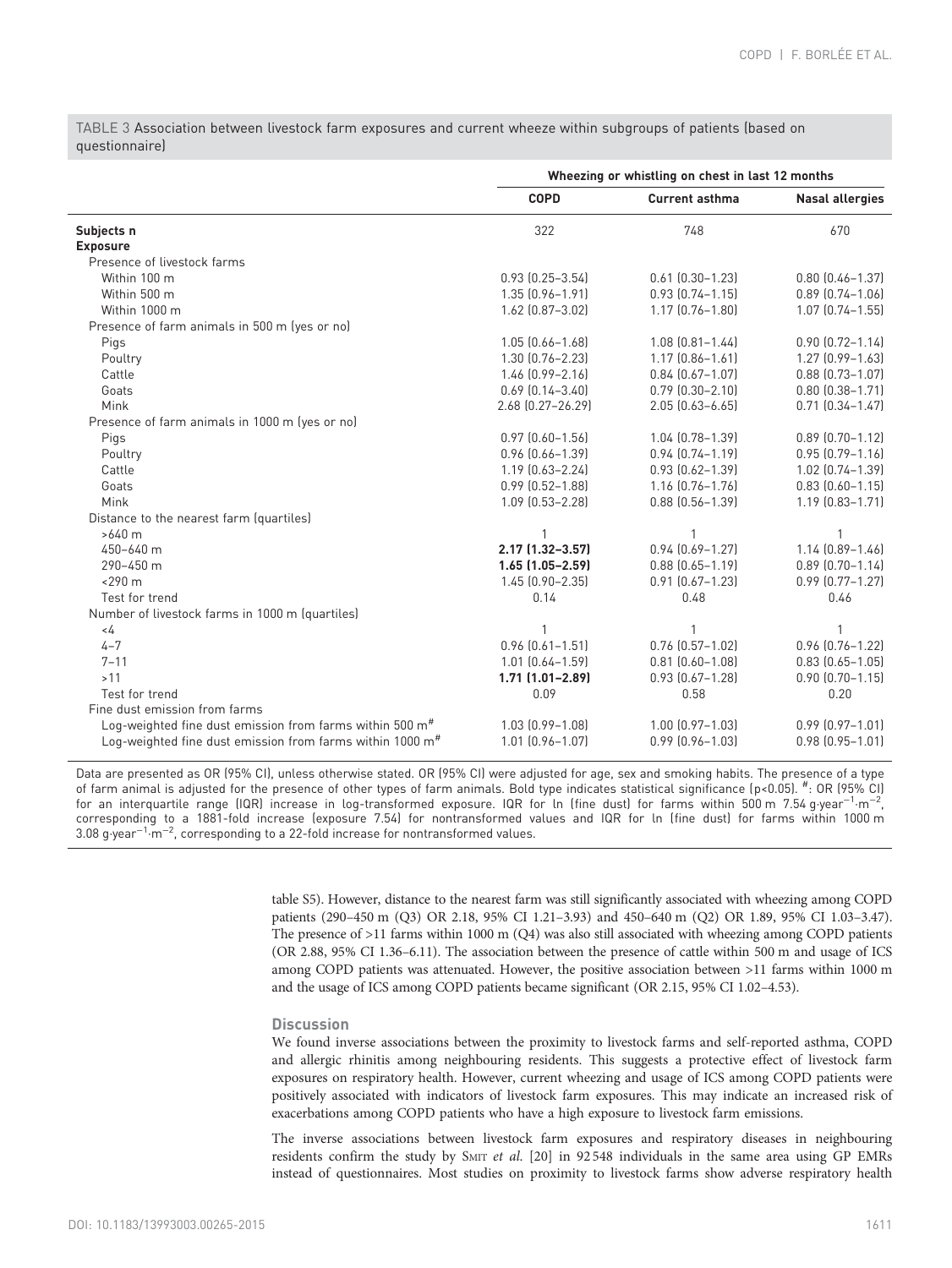<span id="page-7-0"></span>

FIGURE 2 Smoothed plots representing associations of the minimal distance to the nearest farm and wheezing in chronic obstructive pulmonary disease patients; significance of smooth terms p=0.06.

effects among neighbouring residents [[14](#page-9-0)–[19\]](#page-9-0). Several studies [\[15, 16](#page-9-0), [18, 28\]](#page-9-0) were performed in North Carolina (USA) where industrial hog farms cause widespread pollution. Farm characteristics and the management of manure in North Carolina [[29](#page-9-0)] differs from our study area, which may result in different exposures. Furthermore, hog farms in North Carolina are clustered in low-income minority communities. Therefore, the results of these studies may not be directly comparable with ours.

An explanation for the protective effect of farms could be migration of people with respiratory health problems from rural areas to urban areas. However, we found that asthma and COPD patients living in close proximity to farms deregistered less frequently from the GP registers (based on EMR data over 4 years (2009–2012)) than asthmatics and COPD patients who live at a greater distance from farms. Moreover, asthma and COPD patients showed a similar relationship between distance from livestock farms and the number of years they had lived at their present address compared with the non-patient population (online supplementary methods S2 and S3 and fig. S1). Together these analyses do not give any indication that selective migration due to respiratory health status might explain the associations observed in this study.

Higher and more diverse environmental exposures to microbial components have been attributed to a protective effect on IgE-mediated allergies and asthma in childhood [\[11, 30](#page-9-0)]. The inverse association between livestock farm exposures and COPD prevalence has been observed before by SMIT et al. [\[20\]](#page-9-0), who used EMR data. We found moderate agreement (κ 0.58, 95% CI 0.54–0.62) between self-reported COPD and COPD based on EMRs. Although there are some inconsistencies between the COPD definitions, the associations were similar in terms of magnitude and direction. The observed protective effect on COPD is not easily explained. We did not have information on potentially confounding farm exposures in childhood, which could partly explain the observed protective effect on asthma and allergy, and possibly COPD. However, several studies have shown that farm exposures during adulthood may also protect against atopy and allergic asthma [[31](#page-9-0)–[33](#page-9-0)]. In the present study we had to rely on self-reported nasal allergy as a proxy for atopy, which might explain why we did not observe pronounced differences in associations between farm exposures and atopic and nonatopic asthma. The second aim of the present study was to explore respiratory symptoms in susceptible subgroups. We found support for the hypothesis that patients with a chronic lung disease may be more susceptible for livestock farm exposures. Increased symptom reporting associated with several indicators of livestock farm exposures in COPD patients could indicate an elevated risk of exacerbations. We did not find this in adult asthma or nasal allergy patients. In occupational settings, an increased risk of COPD is reported for livestock farmers compared with crop farmers [\[34\]](#page-9-0), and dust and endotoxin exposure showed a dose–response relationship with COPD in never-smoking animal farmers [[35\]](#page-9-0). Farmers are exposed to much higher levels than non-farming residents, since exposure levels inside stables are considerably higher than outside. However, elevated levels of particles with a 50% cut-off aerodynamic diameter of 10 μm and microbial agents such as endotoxin emitted from stables have been measured 200–250 m downwind of livestock farms [\[7, 8\]](#page-8-0). Therefore, increased farm-related air pollution could lead to airway inflammation in neighbouring COPD patients, and might explain the associations we found with wheezing and usage of ICS.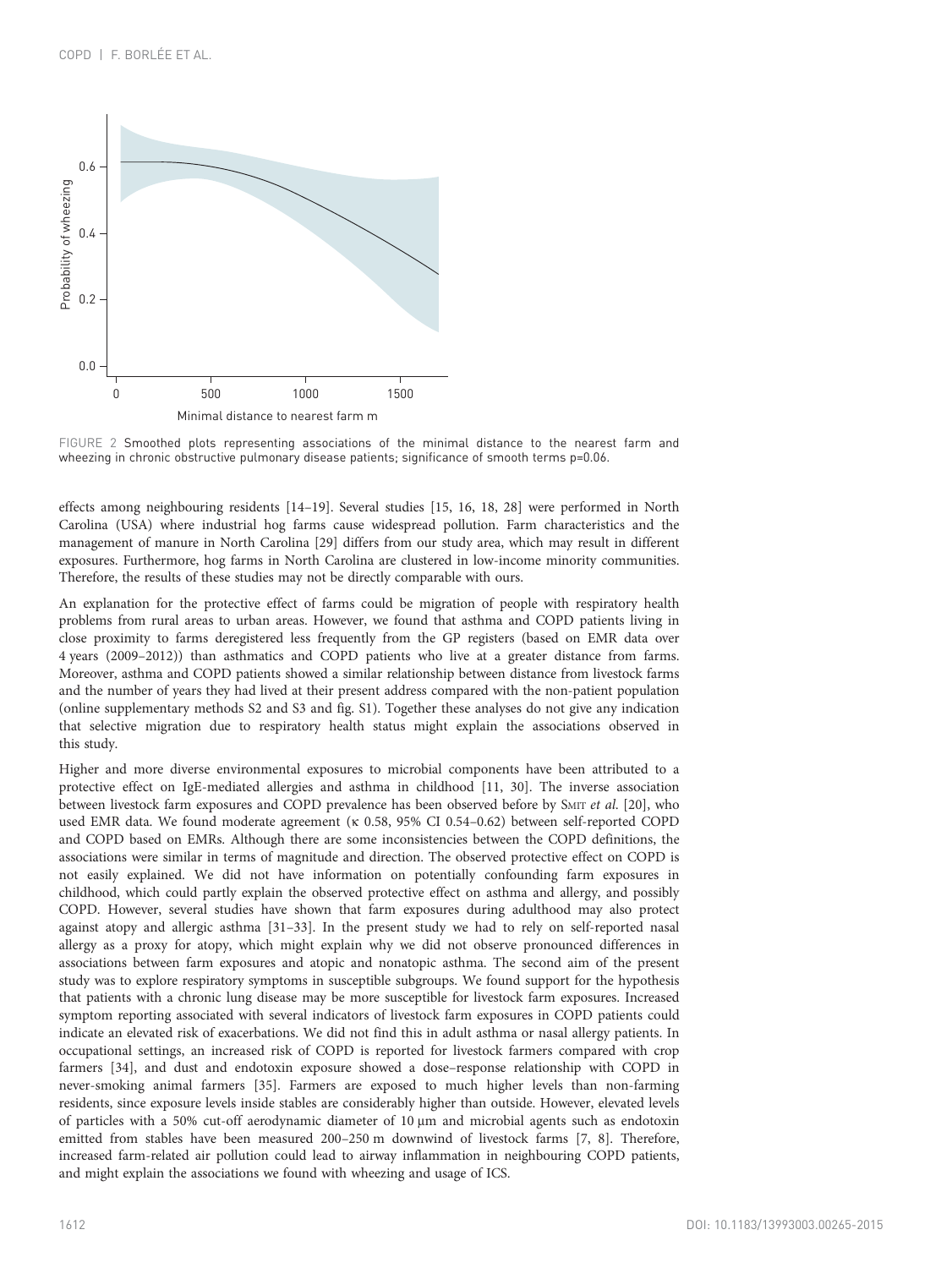<span id="page-8-0"></span>Furthermore, increased morbidity in individuals with COPD near livestock farms might be explained by environmental exposures to pathogenic micro-organisms from livestock farms, leading to exacerbations with an infectious aetiology [[36](#page-9-0)]. However, infections with specific zoonotic pathogens were not very common in patients with community-acquired pneumonia living in an area with many livestock farms [\[37\]](#page-9-0). Nonpathogenic micro-organisms might contribute through their toxins, such as endotoxins, resulting in inflammatory responses [[21\]](#page-9-0). Moreover, DICKSON et al. [\[38\]](#page-9-0) suggested that exacerbations of COPD are occasions of respiratory dysbiosis: disorder and dysregulation of the microbial ecosystem of the respiratory tract, coupled with a dysregulated host immune response. It could be speculated that changes in the lung microbiome as a result of long-term environmental exposures could play a role in these adverse respiratory effects as well.

The medical information available for nonresponders is a unique feature of the VGO study, and enabled us to compare characteristics of nonresponders and responders. We were able to demonstrate that selection bias did not affect associations between farm exposures and respiratory disease, which was available for invited subjects through the EMRs. The prevalence of self-reported asthma, COPD and nasal allergies ([table 2](#page-5-0)) was higher than that based on EMRs. In particular, the prevalence of current asthma was higher than might be expected in a rural setting. Both methods have their advantages and disadvantages, but estimation of respiratory symptom prevalence by the ECRHS questionnaire is a more commonly used method in epidemiological studies. Misclassification of individual exposure estimates is likely to be limited because we used information on livestock farm licences from the same year in which the questionnaires were collected. We did not take into account the influence of wind direction on exposure. The average wind direction in the Netherlands is south-westerly, but the wind speed and direction varies across the year. Therefore we do not expect that wind direction will greatly influence these results. More refined exposure assessment approaches are under development, which take into account meteorological circumstances, and will be deployed in subsequent phases of this study.

Individual exposure estimates were calculated based on the home address and most people do not spend 24 h a day at home. However, in Europe, adults spend the majority of their time indoors at home (56– 66%) [\[39\]](#page-9-0). Therefore the home address should be a good and convenient predictor to estimate exposure. It could be argued that an analysis in retired participants would lead to more accurate exposure estimates, leading to less attenuation bias. However, a sensitivity analysis in those aged >65 years did not yield different odds ratios (data not shown).

This is an explorative study, involving multiple exposure variables. The results should be interpreted with caution, given the number of tests performed. Nevertheless, the observed positive and negative trends seem to be consistent across several exposure variables.

In conclusion, we found an inverse association between different indicators of livestock farm exposure from livestock farms and self-reported current asthma and COPD among neighbouring residents. This suggests a protective effect from livestock farm emissions, possibly explained by higher and more diverse environmental exposures to microbial components. However, current wheezing and usage of ICS among COPD patients was positively associated with several indicators of livestock farm exposures, suggesting an increased risk of exacerbations in a susceptible group.

## Acknowledgements

The authors would like to thank Elsbeth de Leeuw-Stravers (Institute for Health Services Research, NIVEL, Utrecht, the Netherlands) for her assistance with data collection.

#### References

- 1 Heederik D, Sigsgaard T, Thorne PS, et al. Health effects of airborne exposures from concentrated animal feeding operations. Environ Health Perspect 2007; 115: 298–302.
- 2 Koopmans M, Wilbrink B, Conyn M, et al. Transmission of H7N7 avian influenza A virus to human beings during a large outbreak in commercial poultry farms in the Netherlands. Lancet 2004; 363: 587–593.
- 3 van der Hoek W, Morroy G, Renders NH, et al. Epidemic Q fever in humans in the Netherlands. Adv Exp Med Biol 2012; 984: 329–364.
- 4 Schulze A, van Strien R, Ehrenstein V, et al. Ambient endotoxin level in an area with intensive livestock production. Ann Agric Environ Med 2006; 13: 87–91.
- 5 Williams DL, Breysse PN, McCormack MC, et al. Airborne cow allergen, ammonia and particulate matter at homes vary with distance to industrial scale dairy operations: an exposure assessment. Environ Health 2011; 10: 72.
- 6 Thorne PS, Ansley AC, Perry SS. Concentrations of bioaerosols, odors, and hydrogen sulfide inside and downwind from two types of swine livestock operations. J Occup Environ Hyg 2009; 6: 211–220.
- 7 Dungan RS, Leytem AB, Bjorneberg DL. Concentrations of airborne endotoxin and microorganisms at a 10,000-cow open-freestall dairy. J Anim Sci 2011; 89: 3300–3309.
- 8 Heederik DJJ, Ijzermans CJ. Potential Effects of Intensive Livestock Farming on Neighboring Residents' Health. Utrecht, IRAS, Utrecht University, NIVEL, RIVM, 2011.